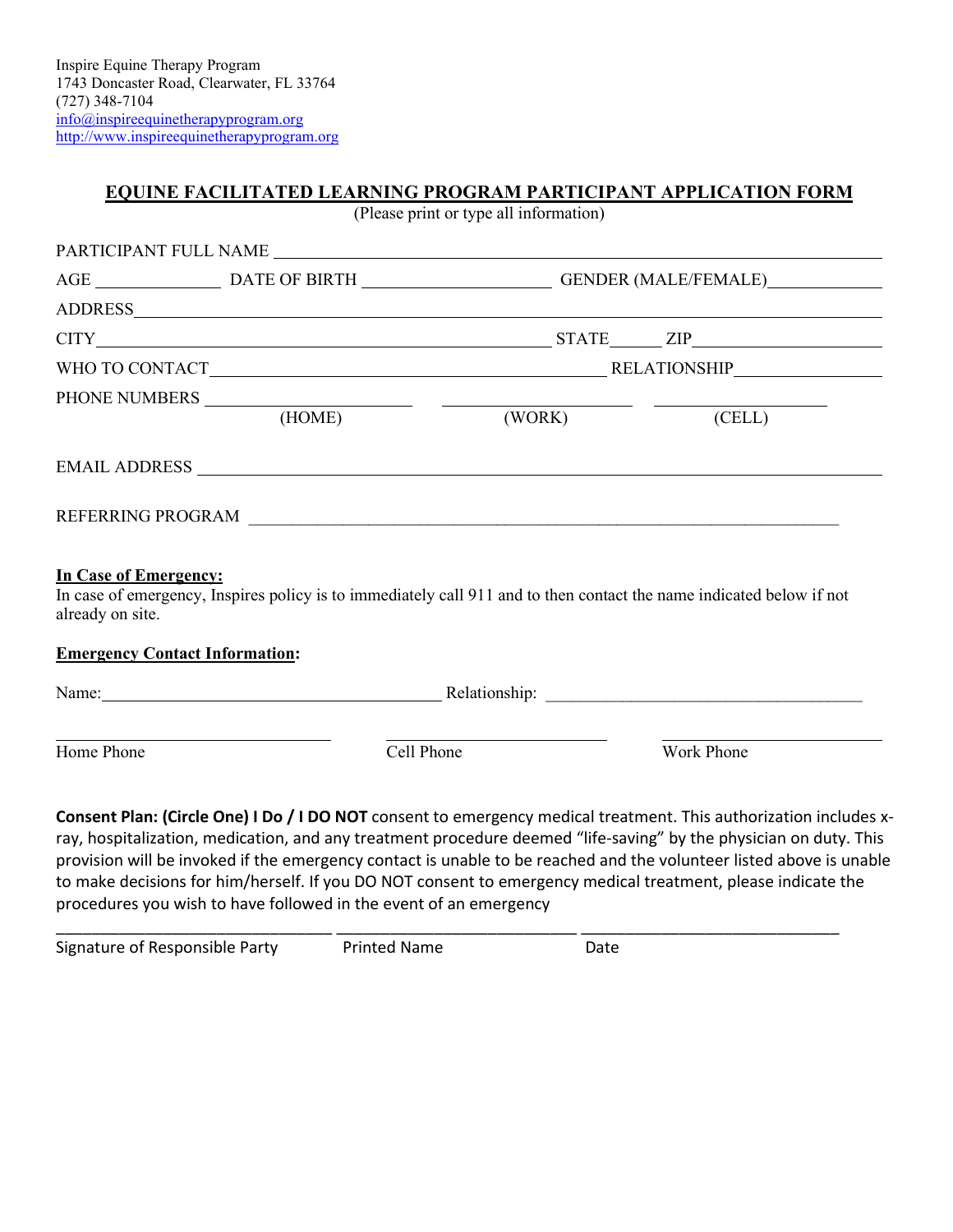# **Informed Consent**

This document contains information about equine facilitated activities, the policies and services provided by Melissa Yarbrough, BCBA of Inspire Equine Therapy Program. These policies will help promote a trusting and productive relationship. Please read carefully and please let us know if you have any questions.

## **Participation in Equine Facilitated Activities**

Equine Facilitated Activities consists of work and relational development between participant, equine facilitated activities practitioner, and equines (horses). With equine facilitated activities, the aim is to develop your communication and relationship building skills through natural horsemanship techniques on the ground. Equine facilitated activities are a client centered, holistic, and existential perspective. Sharing your experiences in a supportive environment will help you to overcome emotional, behavioral, and relationship difficulties you may be experiencing in your life. It focuses on felt senses, relational development and adapting to client needs in a session. Equine facilitated activities emphasize working in partnership with the participant in order to raise awareness of the way experiences of the world around the participant are processed. Difficulties may have risen due to fixed patterns of behavior and participants may become 'stuck'. By being mindful of these issues, it enables participants to exercise real choice, heal wounds, and gain access to participants full potential and releasing their true self. As a trained equine facilitated practitioner, participants are provided with the highest level of professional skills corresponding with training and experience.

The first few sessions will involve an evaluation of participants needs. If at any point during the session, it is assessed that equine facilitated activities is not effective in helping the participant reach their goals, alternative options will be discussed to find the most appropriate course of action for the participant.

Equine facilitated activities are voluntary and you may withdraw at any time. It is understood that the equine facilitated activities provided by Melissa Yarbrough, BCBA at Inspire Equine Therapy Program are **NOT** psychotherapy or counseling. It is also understood that Melissa Yarbrough, BCBA holds certification in equine facilitated learning from The Herd Institute, and is a Board Certified Behavior Analyst, but is **NOT** a licensed professional counselor or psychotherapist.

Please Initial: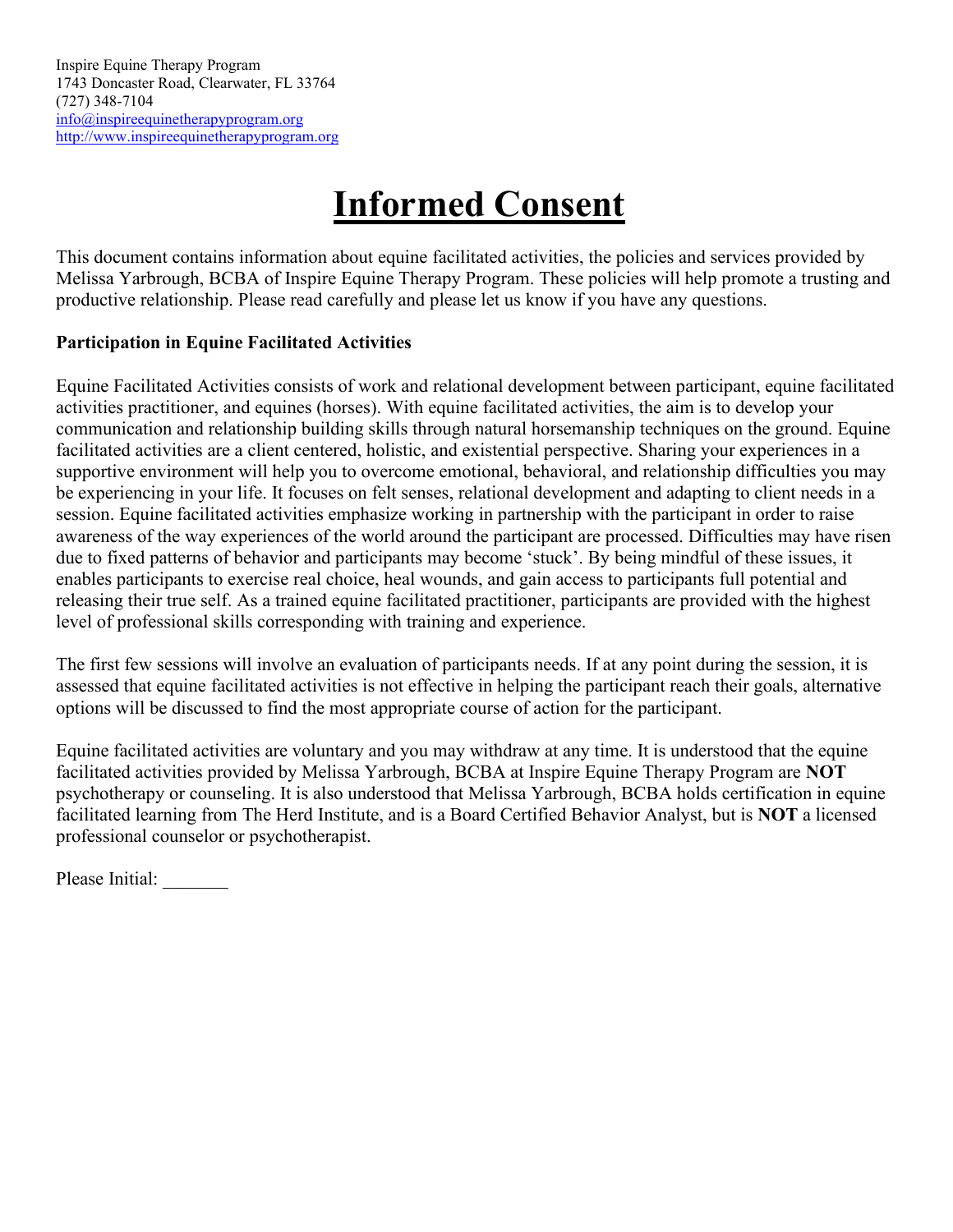# **Confidentiality**

Melissa Yarbrough, BCBA and her equine facilitated activities adhere to very strict confidentiality standards and maintains confidentiality about participation in equine facilitated activities, the information disclosed in equine facilitated activities, and participant equine facilitated activities records with the following exceptions. In an effort to provide the participant with the best service, information may be shared with other clinicians for consultation or for supervision purposes. All requests for information about equine facilitated activity sessions to be shared with another provider, agency, or primary therapist/counselor/psychotherapist, must be made in writing.

## **Melissa Yarbrough, BCBA has a legal obligation to disclose confidential client information, even without consent, in the following situations:**

Melissa Yarbrough, BCBA may use or disclose information about the participant without consent or authorization in the following circumstances, either by policy or because legally required:

- **Emergency:** If the participant is involved in a life-threatening emergency and permission cannot be obtained, information will be shared if it is believed the participant would have wanted it to be done or if it is believed it would be helpful to the participant.
- **Child Abuse Reporting:** If there is reason to suspect that a child is abused or neglected, it is required by Florida law to report the matter immediately to the Florida Department of Social/Child Protective Services.
- **Adult Abuse Reporting:** If there is a reason to suspect an elderly or incapacitated adult is abused, neglected, or exploited, it is required by Florida law to immediately make a report and provide relevant information to the Florida Department of Welfare or Social Services.
- **Serious Threat to Health or Safety:** If the participant discloses a specific and immediate threat to cause serious bodily injury or death, to an identified or to an identifiable person, and there is belief that the participant has the intent and ability to carry out that threat immediately or imminently, it is legally required to take steps to protect third parties. These may include (1) warning the potential victim(s), or the parent or guardian of the potential victim(s) if under 18; (2) notify a law enforcement officer; or (3) seeking participant's hospitalization.
- **Records of Minors:** Florida has a number of laws that limit the confidentiality of the records of minors. Melissa Yarbrough, BCBA abides by all laws pertaining to records of minors.

Please initial: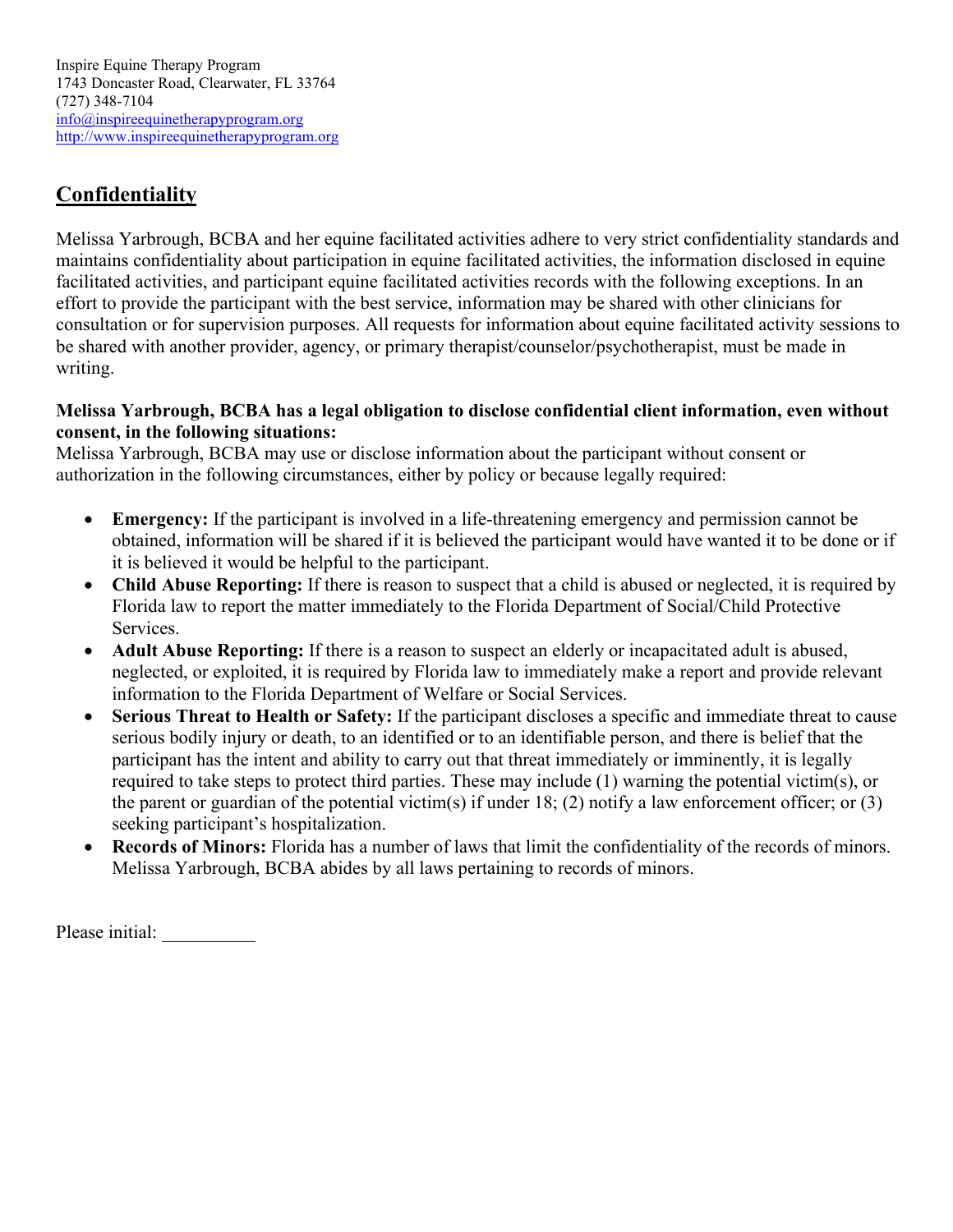Inspire Equine Therapy Program 1743 Doncaster Road, Clearwater, FL 33764 (727) 348-7104 [info@inspireequinetherapyprogram.org](mailto:inspireequinetherapy@gmail.com) [http://www.inspireequinetherapyprogram.org](http://www.inspireequinetherapyprogram.org/)

## **Litigation Limitation**

Due to the nature of equine facilitated activities and the fact that it often involves making a full disclosure with regards to many matters which may be of a confidential nature, it is agreed that should there be legal proceedings attorney, nor anyone else acting on the participant's behalf will call upon Melissa Yarbrough, BCBA to testify in court (subpoena) or at any other proceedings, nor will a disclosure of any of the equine activities records be requested. This includes session summaries and similar documentations. It is expected not to use information given during the session for the participant's own legal purposes or against any of the other parties in a court or judicial setting of any kind. However, if it agreed upon during the initial session that legal proceedings will take place, participant is expected to pay for the proceedings including, but not limited to, court appearances, lawyer consultation, and reviewing and writing reports.

Please initial:

# **Financial Agreements**

Participants are expected to pay by cash or check prior to or at the start of service. Either payment in full for whole session or per month will be the only terms of payment. The cost for an individual equine facilitated activity session is \$75.00; family equine facilitated activity session is \$150.00; and participation in group sessions is \$55.00. Documents needed for court proceedings are charged at a rate of \$500 per hour; if there is a mandated court proceeding presence for any reason, participant will be billed at the rate of \$1000.00 per hour including travel and wait time (please see Litigation Limitation above). There is no participation in any healthcare insurance for this service. A receipt can be provided upon request for the session, for participant's records, and for use to submit for reimbursement from participant's insurance provider. Please be aware that equine facilitated activities are **NOT** psychotherapy or counseling and Melissa Yarbrough, BCBA is **NOT** a licensed professional counselor (LPC) or psychotherapist in Florida, therefore there is a chance it will not be reimbursed. If participant refuses to pay their debt, the right is reserved to use an attorney, or collection agency to secure payment.

Please initial:

# **Session Agreements and Cancellation Policy**

Equine facilitated activity sessions are scheduled for a specific amount of time. Individual sessions are 60 minutes; family and group sessions are 90 minutes. Participant is expected to show up on time for sessions. If participant is late, participant may not be able to have a full session, but will be charged as such. **Cancellation is required at least 24 hours before scheduled lesson time.** Payment is still due if participant cancels the lesson. If facilitator cancels the lesson due to weather or illness, that lesson fee will carry over to the following month or session. Melissa Yarbrough, BCBA reserves the right to terminate sessions with the participant if there is a breach in safety or if there are violations of policies set forth in this form.

Please Initial: \_\_\_\_\_\_\_\_\_\_\_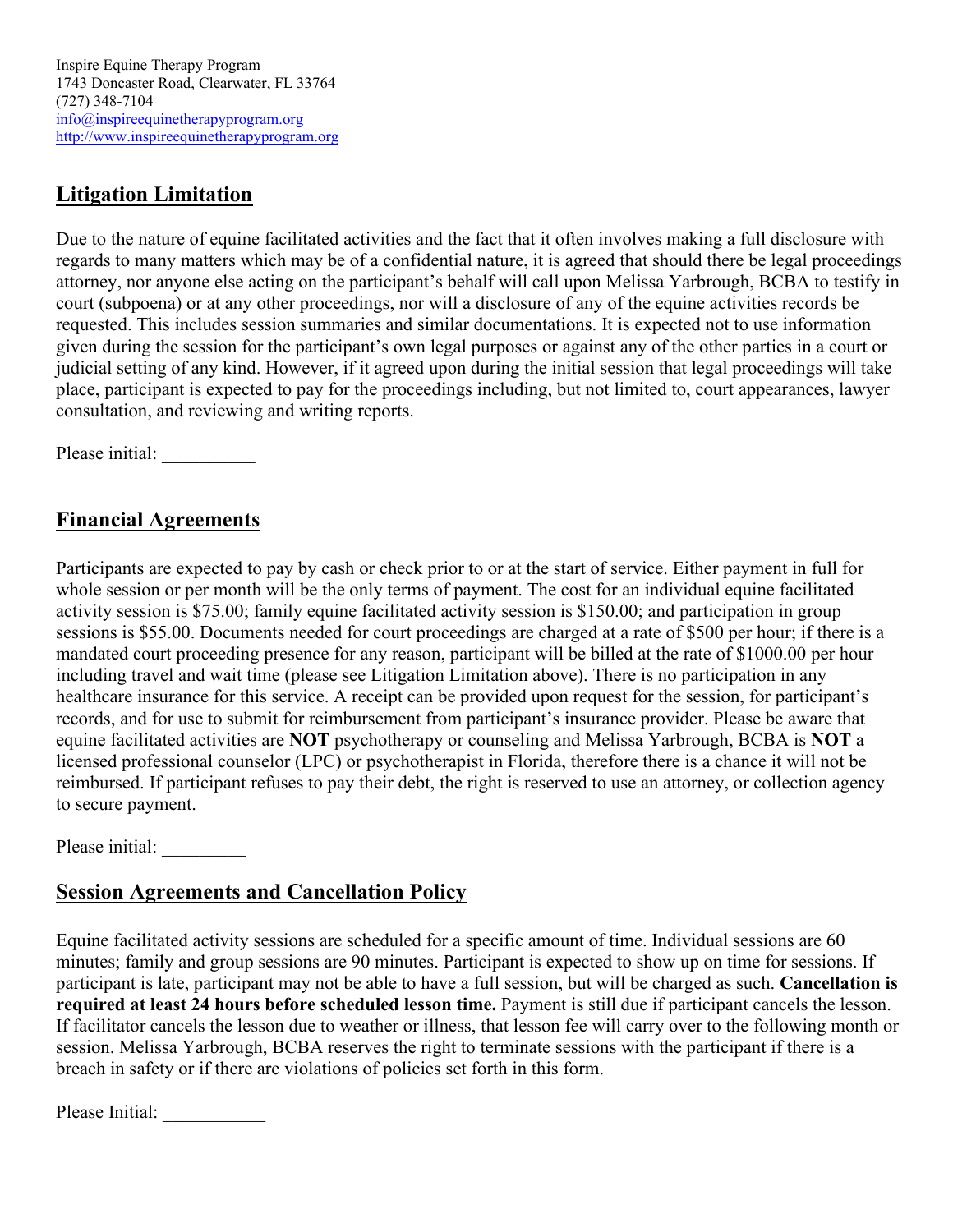#### **EQUINE RELATED ACTIVITY RELEASE & HOLD HARMLESS AGREEMENT**

KNOW ALL MEN BY THESE PRESENT: That  $\blacksquare$ , who is known to Inspire as a visitor, volunteer, participant, employee or guest, (hereinafter referred to as "Constituent"), for and in consideration of participation in any Inspire Equine Therapy Programs and presence on any Inspire property and for other good and valuable consideration in hand received by Constituent, the receipt and adequacy of which are hereby acknowledged, does hereby RELEASE AND HOLD HARMLESS, Inspire Equine Therapy Program., a Florida nonprofit corporation, 2001 KJ Trust Agreement Utd. 2-11-11, Apharo to the Son and it's successors and /or assigns, agents, principals, representatives and employees, (hereinafter collectively referred to as "Inspire") of and from all manner of action(s), cause(s) of action, suits, controversies, agreements, promises, damages, judgments, executions, claims and demands whatsoever, in law or in equity, which Constituent has or may have in the future from the signing of this release until the end of such Constituent's participation in an Inspire program or presence on Inspire property, and any claim past, present or future which any personal representative, successor, heir or assignee of said party hereafter can, shall or may have against Inspire for, upon or by reason of any matter, cause or thing whatsoever, from the time of Constituent participation in any Inspire program or being present on any Inspire property until such time as Constituent is not participating in any Inspire program or from a date forward that such Constituent is not present on any Inspire property, such release and hold harmless of Inspire specifically includes, but not by way of limitation, the following:

1) All equine activities at the property leased by Inspire located at 1743 Doncaster Rd, Clearwater, Pinellas County, Florida, including, handling, care, grooming, leading, riding, driving of horses and such activities as defined in Section 773.01, Florida Statues, as amended from time to time; and all activities related to being in the presence of horses or on Inspire property;

2) Any and all rights or claims arising from, relating to, or in any way connected with the death or injury of any person participating in any equine activity sponsored by Inspire or death or injury of person occurring on Inspire property or claim for damage to any Constituent's personal property brought upon any Inspire property by Constituent.

3) Constituent grants Inspire the right and authority to perform a background check on Constituent in advance of Constituent's participation in any Inspire activity or presence on Inspire property and Inspire may make future checks on background from time to time during the Constituent's involvement in any Inspire program or presence on Inspire property. Constituent releases Inspire from any claim, cause of action or damages based upon Inspires authorized background check(s).

4) Any and all rights or claims arising from, relating to or in any way connected with the death or injury of a Constituent who takes transport in any Inspire agent vehicle as part of a sponsored Inspire program occurring outside of the Inspire property.

Under Chapter 773, Florida Statutes, an equine activity or sponsor or equine professional is not liable for any injury to, or the death of, a participant in equine activities resulting from the inherent risks of equine activities. This Release further incorporates the immunity to volunteers of not-for- profit organizations who are acting within the scope of their responsibilities and who do not cause harm willfully or with wanton disregard for safety.

#### **PHOTO AND NAME RELEASE**

For valuable consideration given and which is hereby acknowledged, the undersigned hereby grant(s) Inspire Equine Therapy Program, a Florida nonprofit corporation, and its successors and /or assigns, agents, principals, representatives and employees, (hereinafter collectively referred to as "Inspire") the following permission:

#### **Photo and Name Release:**

The undersigned hereby grant(s) Inspire to take or have taken, still and moving photographs and films including television pictures of \_\_\_\_\_\_\_\_\_\_\_\_\_\_\_\_\_\_\_\_\_\_\_\_\_\_\_\_\_\_\_\_ (print full name) and use of full name and consents and authorizes Inspire, its advertising agents, news media, and any other persons interested in Inspire and its work, to the use and reproduction of the photographs, films and pictures and full name without limit, the generality of the foregoing newspapers, television media, social media, Inspire website, brochures, pamphlets, instructional materials, books and clinical material.

The undersigned choose(s) not to grant permission for the use of the aforementioned name or photographic images.

With regard to the foregoing material, no inducements or promises have been made to us/me to secure our/my signature(s) to this release other than the intention on Inspire to use or be in use or be used the aforementioned name and such photographs, films and pictures for the primary purpose of promotion and aiding its program and or its work.

#### **Note: Signature of Parent/Guardian is REQUIRED if Constituent is UNDER THE AGE OF 18 or is AN ADULT AND UNDER GUARDIANSHIP.**

 $\_$  ,  $\_$  ,  $\_$  ,  $\_$  ,  $\_$  ,  $\_$  ,  $\_$  ,  $\_$  ,  $\_$  ,  $\_$  ,  $\_$  ,  $\_$  ,  $\_$  ,  $\_$  ,  $\_$  ,  $\_$  ,  $\_$  ,  $\_$  ,  $\_$  ,  $\_$  ,  $\_$  ,  $\_$  ,  $\_$  ,  $\_$  ,  $\_$  ,  $\_$  ,  $\_$  ,  $\_$  ,  $\_$  ,  $\_$  ,  $\_$  ,  $\_$  ,  $\_$  ,  $\_$  ,  $\_$  ,  $\_$  ,  $\_$  ,